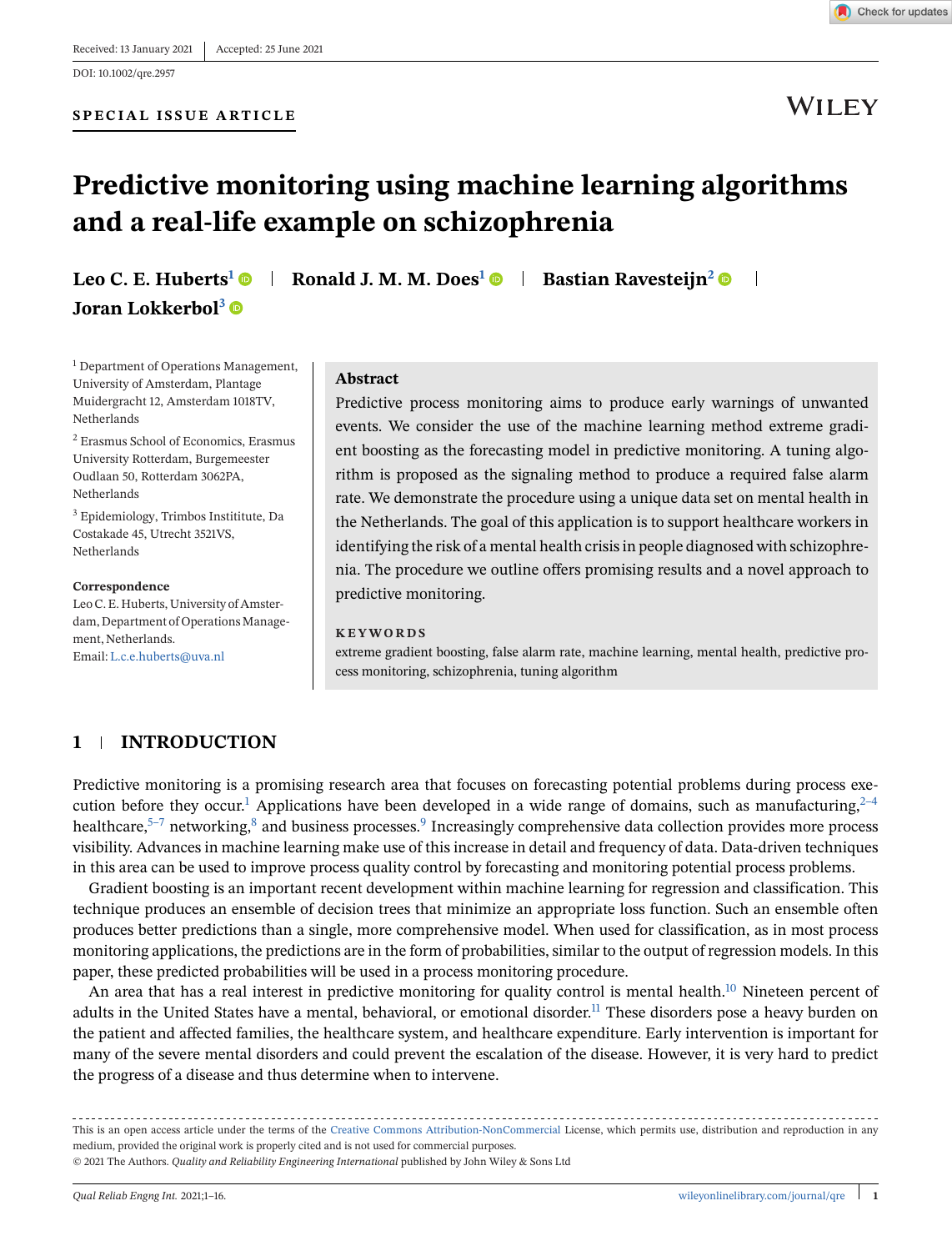# One of the most debilitating mental disorders is schizophrenia. According to the World Health Organization, $12$ schizophrenia is characterized by distortions in thinking, perception, emotions, language, sense of self, and behavior. Common experiences include hallucinations and delusions. Around 0.75% of people suffer from the disease worldwide.<sup>[13](#page-14-0)</sup> Schizophrenia is one of the top 15 leading causes of disability worldwide.<sup>[14](#page-14-0)</sup> The all-cause standardized mortality rate is around 3.7 times higher for people diagnosed with schizophrenia compared to the general adult population[.15](#page-14-0) Suicide is much more frequent among people suffering from schizophrenia. An estimated 4.9% of people with schizophrenia die by suicide compared to 0.013% for the general population.<sup>16</sup>

The overwhelming majority of people suffering from schizophrenia will relapse into crisis care over time, even with access to good care.<sup>17</sup> Relapse averages are reported between 20% and 40% per year, depending on many factors.<sup>18</sup> In the United States, the estimated total cost of schizophrenia was \$155.7 billion in 2013.<sup>19</sup> The healthcare costs for people diagnosed with schizophrenia are significantly higher than the national average, where relapse events (i.e., hospital admissions) are the most expensive.<sup>20</sup> This motivates the need for early identification of patients at high risk of having a mental health crisis, to facilitate preventive measures, and mitigate the high costs associated with these crises.

In a systematic review, Sullivan et al.<sup>21</sup> investigated models to predict crises and found a lack of high-quality evidence on prediction methods. Paxton et al.<sup>22</sup> and Amarasingham et al.<sup>[23](#page-14-0)</sup> highlighted the challenges that predictive modeling based on Electronic Medical Records faces. According to Sullivan et al.<sup>[21](#page-14-0)</sup> the number of studies with promising results is very limited. One of the exceptions is the study by Vigod et al.<sup>24</sup> which used Canadian data from 2008 to 2011 to predict 30-day readmission rates for acute psychiatric units using logistic regression. The study shows moderate discriminative capacity with an area under the receiver operating characteristic curve of 0.630.

In this study, we have access to all mental health treatment records covered by the Dutch Health Insurance Act, which covers all specialist mental health treatment of schizophrenia for all 17 million residents of the Netherlands between 2010 and 2014. We use this data to predict readmission into crisis care for the 75,000 people diagnosed with schizophrenia in the Netherlands. We compare the predictive power of logistic regression as used by Vigod et al. $^{24}$  to a hierarchical regression model.

Subsequently, a gradient boosting algorithm named extreme gradient boosting (abbreviated by XGBoost) is applied to the data. Teinemaa et al.<sup>[25](#page-14-0)</sup> reviewed available predictive process monitoring techniques and concluded that XGBoost is reasonably fast and often the most accurate technique. It can deal with class imbalance and incomplete observations, which are often found in medical data.<sup>22</sup> Furthermore, Zhang et al.<sup>[26](#page-14-0)</sup> used XGBoost for predictive monitoring of faults in wind turbines.

The XGBoost predictions are then used to monitor the set of people diagnosed with schizophrenia during a monitoring phase. We present an algorithm to determine the threshold to signal and consider the monitoring performance. The goal of the procedure is to support healthcare workers in identifying individuals at risk in a crisis.

The article is structured as follows. In the next section, we present the mental health problem context. We describe the predictive models we consider in this study and their performance in Section  $3$ [.](#page-5-0) In Section  $4$  we propose an algorithm to determine the monitoring threshold and present the monitoring results when using the XGBoost technique. In the last section, we provide concluding remarks and limitations.

# **2 PROBLEM DESCRIPTION**

This section describes the setting in which this case study attempts to monitor the risk of mental health crises. First, we give a summary of the mental healthcare system in the Netherlands. We then describe the available data, followed by the definition of a crisis event.

# **2.1 The mental healthcare system**

The total cost of mental healthcare in the Netherlands was estimated at 6.5 billion Euros in 2017, $^{27}$  $^{27}$  $^{27}$  of which 416 million Euros was directly related to schizophrenia[.28](#page-14-0) The details of the healthcare system are out of scope, but this section describes the basics.

Similar to the US system, mental healthcare in the Netherlands is organized through managed competition. In contrast to the United States, health insurance is mandatory for all Dutch citizens and covers 99.9% of the population.<sup>[29](#page-14-0)</sup> Insurers are required to accept all applicants and offer community rating. The deductibles are relatively low in the Netherlands and there is risk adjustment among insurers. Coverage includes a broad set of essential health benefits, including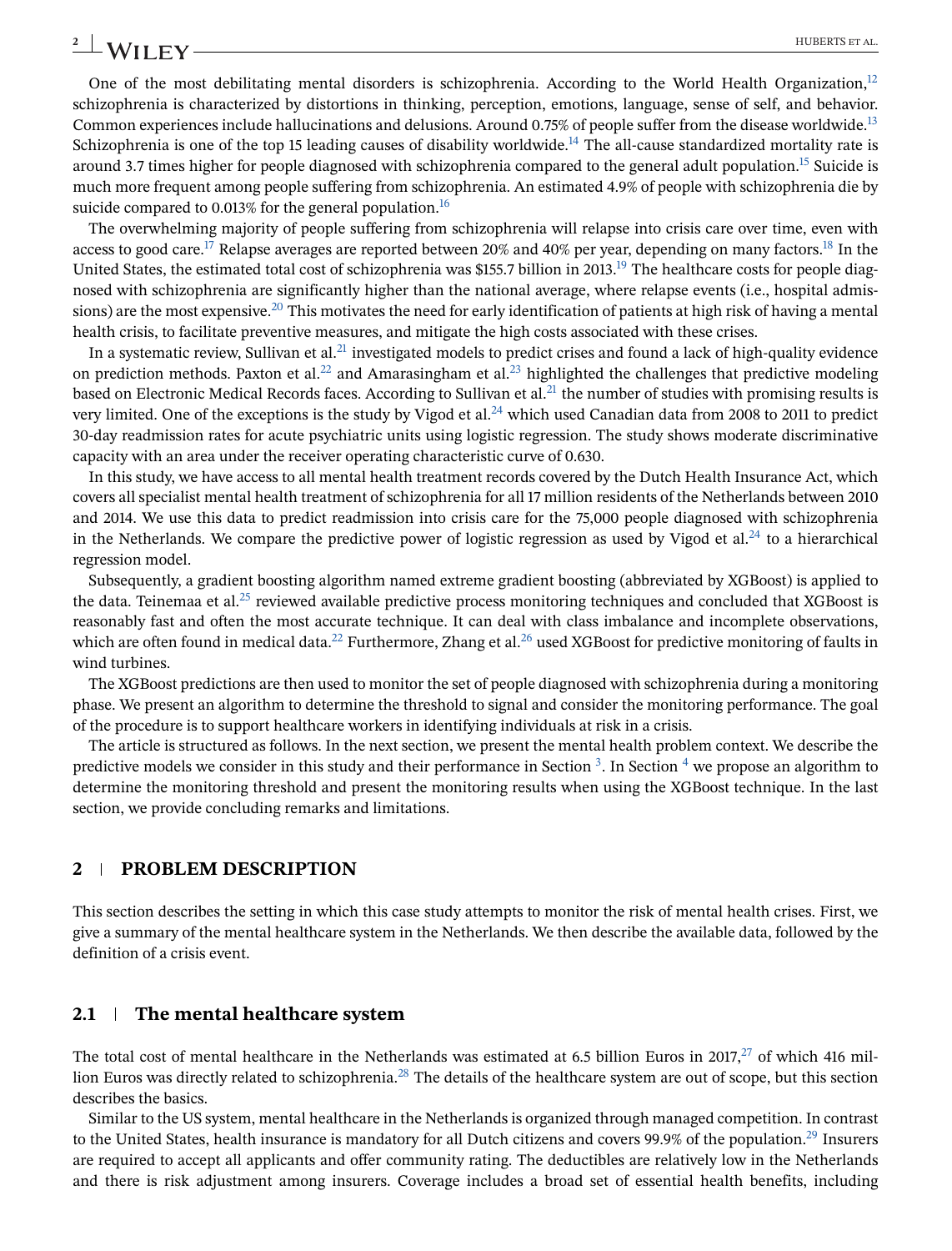<span id="page-2-0"></span>out- and in-patient treatment of nearly all disorders in the Diagnostic and Statistical Manual of Mental Disorders 5,[30](#page-14-0) except select diagnoses such as adjustment disorder (since 2012). Curative healthcare expenditure is relatively high with per capita spending of 3791 Euros in 2017 and the long-term care spending is the highest of all EU countries. The system is comparatively effective and the Netherlands reports the lowest rate of unmet medical needs among EU countries.<sup>29</sup>

### **2.2 Data description**

The non-public microdata used in this paper is provided by Statistics Netherlands. It consists of a wide range of deidentified administrative data sets on all 17 million Dutch citizens. As the data is very sensitive, it is stored on secure servers at the Statistics Netherlands and can solely be accessed on their local terminals.

A patient requires a diagnosis in order for the health insurer to reimburse the mental healthcare treatments. The diagnosis, together with the amount of treatment provided, constitutes the so-called diagnosis–treatment–combination (DBC in Dutch) that determines the amount of reimbursement. As reimbursement is dependent on consistent registration, the system results in a clear timeline of the diagnoses and activities for a patient.

Mental health data were available for the years 2010 through 2013. The data includes all registered healthcare information, such as detailed mental health diagnoses (1.4 million) and psychological treatments (25 million). The categories of treatments were as defined by the Dutch Healthcare Authority.<sup>[31](#page-15-0)</sup> Furthermore, individual data on employment, housing, and personal information were available. The data included in the following concerns the subset of 75,000 people diagnosed with schizophrenia. The resulting selection consists of an unbalanced panel data set, with a large variation in the number of registered treatment activities per individual.

The gathered data cannot be used directly for statistical modeling, as the sequences of diagnoses and treatments vary widely in length, frequency, and type. Time series models thus require padding and aggregation to balance the data which will produce sparse sequences for many of the included individuals. The decision of the level of aggregation was motivated by domain experts and set at the week level. The week-level aggregation had enough details to expect predictive value in the data while resulting in an actionable time frame for intervention.

Diagnoses and treatments were described in detailed labels. These were condensed into broader categories to avoid high dimensionality and sparsity. The 36 resulting categories of diagnoses are tracked cumulatively. The weekly aggregations of treatments are further aggregated into a short-, medium-, and long-term history of 4, 12, and 64 weeks, respectively. The 4 weeks represent the past month of data, the 12 weeks represent the last quarter, and the past 64 weeks consist of the last year plus one quarter to make sure there is overlap between separate (administrative) years. These three levels result in 264 predictors (74 for each of the three treatment aggregation levels, 36 cumulative diagnoses, and 6 fixed variables) for more than 15 million person-weeks. The final structure of the set of predictors, largely informed by expert input, is illustrated in Table [1.](#page-3-0)

# **2.3 The definition of a crisis**

A variable indicating a crisis was not readily available and had to be constructed from the raw data. This section describes how the variable to signal a crisis event was constructed. As described previously, individuals are assigned DBCs. Some of these DBCs are directly defined as "crisis care," that is, treating a patient in a mental health institution due to a crisis. In other cases, crisis care is registered to an existing, non-crisis DBC. Therefore, we define the start of a crisis event as the first moment a crisis DBC was opened or any crisis care was given.

Furthermore, as the goal of the procedure is to support healthcare workers in identifying individuals at risk of a crisis, the model should not focus on individuals that are already known to be in a mental health crisis. The crisis care service in the Netherlands aims to provide a maximum of 12 weeks of crisis care. In the data, following the start of a crisis an individual will be excluded for the following 20 weeks. This 20-week period covers the 12 weeks that a crisis can cover, plus some additional weeks after that, where it could be argued that a patient will be on the radar of the healthcare professional and a signaling mechanism is not needed to achieve this.

This results in a binary dependent variable on a weekly basis, where a TRUE value equals the start of the crisis in that week and a FALSE indicating the subject is not in a crisis. This binary dependent variable is sparse with only 0.285% TRUE values for all person-weeks.

As the long-term aggregation level (64-week aggregations) includes all diagnoses and healthcare activities from the past 64 weeks, the first week we can model is week 65 (i.e., March 2011). Figure [1](#page-4-0) plots the aggregated number of crises per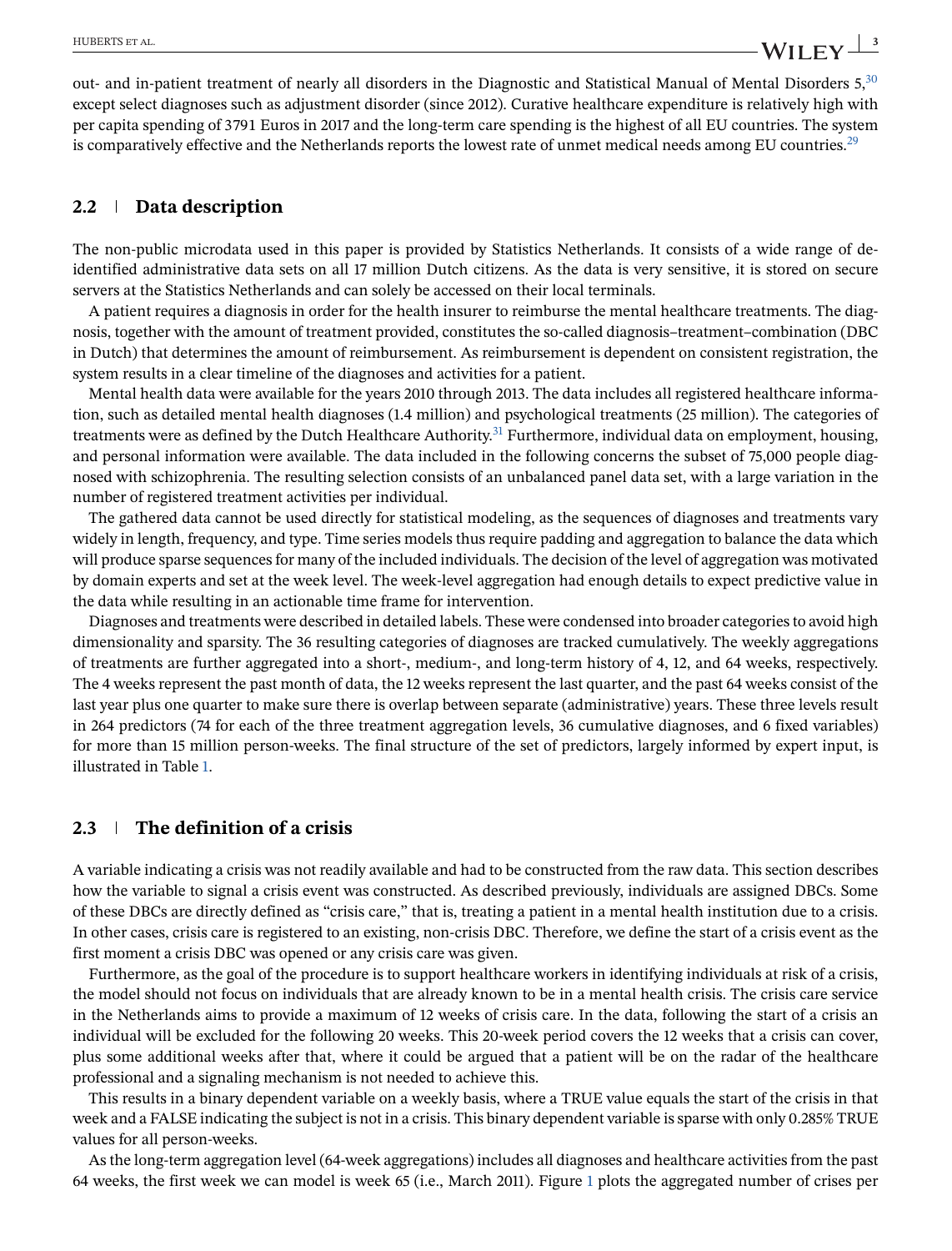|                                                                                                                                                                                                                                                                                                                                                                                                                                                                                                                                                                                                                                                                                                                                                                                                 | Act. 74 64w                   | $\overline{20}$ | 120            | 105      |          |          |        |
|-------------------------------------------------------------------------------------------------------------------------------------------------------------------------------------------------------------------------------------------------------------------------------------------------------------------------------------------------------------------------------------------------------------------------------------------------------------------------------------------------------------------------------------------------------------------------------------------------------------------------------------------------------------------------------------------------------------------------------------------------------------------------------------------------|-------------------------------|-----------------|----------------|----------|----------|----------|--------|
|                                                                                                                                                                                                                                                                                                                                                                                                                                                                                                                                                                                                                                                                                                                                                                                                 | Act. 73 64w                   |                 |                |          |          |          |        |
|                                                                                                                                                                                                                                                                                                                                                                                                                                                                                                                                                                                                                                                                                                                                                                                                 |                               |                 |                |          |          |          |        |
|                                                                                                                                                                                                                                                                                                                                                                                                                                                                                                                                                                                                                                                                                                                                                                                                 | $\vdots$                      | $\vdots$        | $\vdots$       | $\vdots$ | $\vdots$ | $\vdots$ |        |
|                                                                                                                                                                                                                                                                                                                                                                                                                                                                                                                                                                                                                                                                                                                                                                                                 | Act. 24w                      |                 |                |          |          |          |        |
|                                                                                                                                                                                                                                                                                                                                                                                                                                                                                                                                                                                                                                                                                                                                                                                                 | Act. 14w                      | 32              | $\overline{4}$ | 37       |          |          |        |
|                                                                                                                                                                                                                                                                                                                                                                                                                                                                                                                                                                                                                                                                                                                                                                                                 | Med. 4w                       |                 |                |          |          |          |        |
| he past 4 weeks and Act. 74 64w represents the number of hours of activity 74 in the past 64 weeks. There are 36 categories of diagnoses, 74 categories of activities all of which were aggregated<br>gender of ID (M = male, F = female), Diag. 1 indicates the number of diagnoses of type 1 that ID received, GAF 4w represents the Global Assessment of Functioning score in the past 4 weeks<br>(0-100 scale), Inc. 4w is the total income over the past 4 weeks in Euros, Med. 4w signals medication prescribed over the past 4 weeks, Act. 1 4w contains the number of hours of activity 1 in<br>TABLE 1 Illustration of the set of predictors after feature engineering, where ID identifies the person, Week represents the current week, Age is the age in years, Gender contains the | Inc. 4w                       | 1200            | 900            | 600      |          | 2200     | 2200   |
|                                                                                                                                                                                                                                                                                                                                                                                                                                                                                                                                                                                                                                                                                                                                                                                                 | Diag. 36 GAF 4w               | SO              | 45             | 45       |          | g        |        |
| into short-term (4 weeks), medium-term (12 weeks) and long-term (64 weeks) history variables                                                                                                                                                                                                                                                                                                                                                                                                                                                                                                                                                                                                                                                                                                    |                               |                 |                |          |          |          |        |
|                                                                                                                                                                                                                                                                                                                                                                                                                                                                                                                                                                                                                                                                                                                                                                                                 | $\vdots$                      | $\vdots$        | $\vdots$       | $\vdots$ | $\vdots$ | $\vdots$ |        |
|                                                                                                                                                                                                                                                                                                                                                                                                                                                                                                                                                                                                                                                                                                                                                                                                 |                               |                 |                |          |          |          |        |
|                                                                                                                                                                                                                                                                                                                                                                                                                                                                                                                                                                                                                                                                                                                                                                                                 |                               |                 |                |          |          |          |        |
|                                                                                                                                                                                                                                                                                                                                                                                                                                                                                                                                                                                                                                                                                                                                                                                                 | Week Age Gender Diag.1 Diag.2 |                 |                |          |          |          |        |
|                                                                                                                                                                                                                                                                                                                                                                                                                                                                                                                                                                                                                                                                                                                                                                                                 |                               | 37              | 37             |          |          | S        | 62     |
|                                                                                                                                                                                                                                                                                                                                                                                                                                                                                                                                                                                                                                                                                                                                                                                                 |                               | $^{100}$        | $\Xi$          | 102      |          | 209      | 210    |
|                                                                                                                                                                                                                                                                                                                                                                                                                                                                                                                                                                                                                                                                                                                                                                                                 | $\mathbf{a}$                  |                 |                |          |          | 75,000   | 75,000 |

<span id="page-3-0"></span>**4** WILEY HUBERTS ET AL.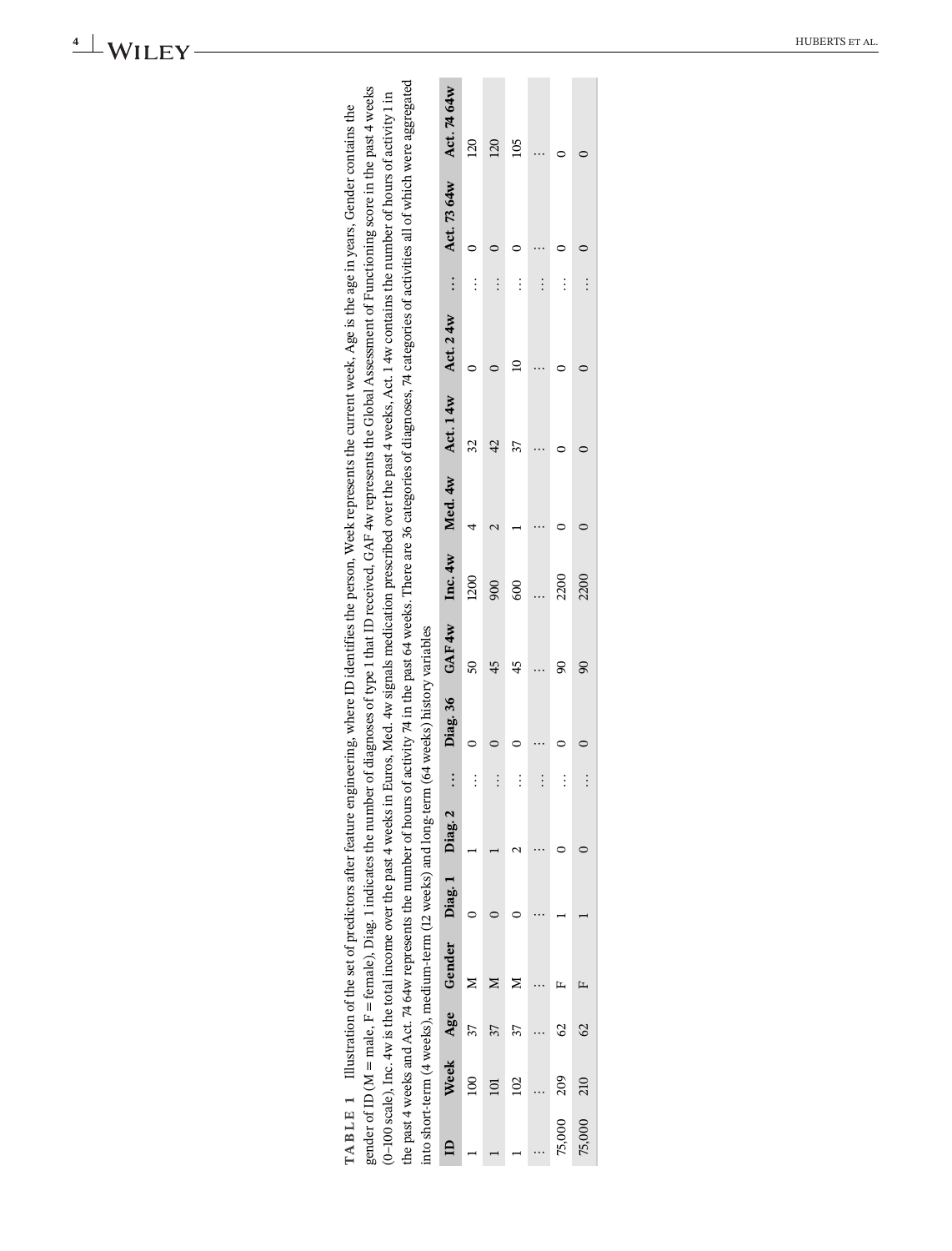

<span id="page-4-0"></span>

individual from March 2011 (week 65) to December 2013 (week 209)

**FIGURE 2** Number of crises per

week. There are a lot fewer crises that start in 2013 than the other 2 years due to administrative changes and incomplete data for that year. This is important to consider when evaluating the results.

Number of individuals

In total there are just over 28,300 crises that start between March 2011 and December 2013. These crises are divided over 22,600 people with an average of around 0.4 crisis per person in the data. The mean number of weeks between crises (for people with multiple crises in the data) equals 51 weeks. Figure 2 gives an overview of the number of crises per individual that had a crisis at least once. A large majority has one crisis during the 3 years we consider. Table [2](#page-5-0) gives an overview of the 10 mental healthcare activities with the largest weekly mean values in the data.

# **2.4 The status quo**

This section describes how healthcare practitioners in the Netherlands currently monitor people diagnosed with schizophrenia. The majority of institutions work using the Flexible Assertive Community Treatment method (FACT) described by Nugter et al.<sup>32</sup> FACT is based on the widely used Assertive Community Treatment (ACT) method developed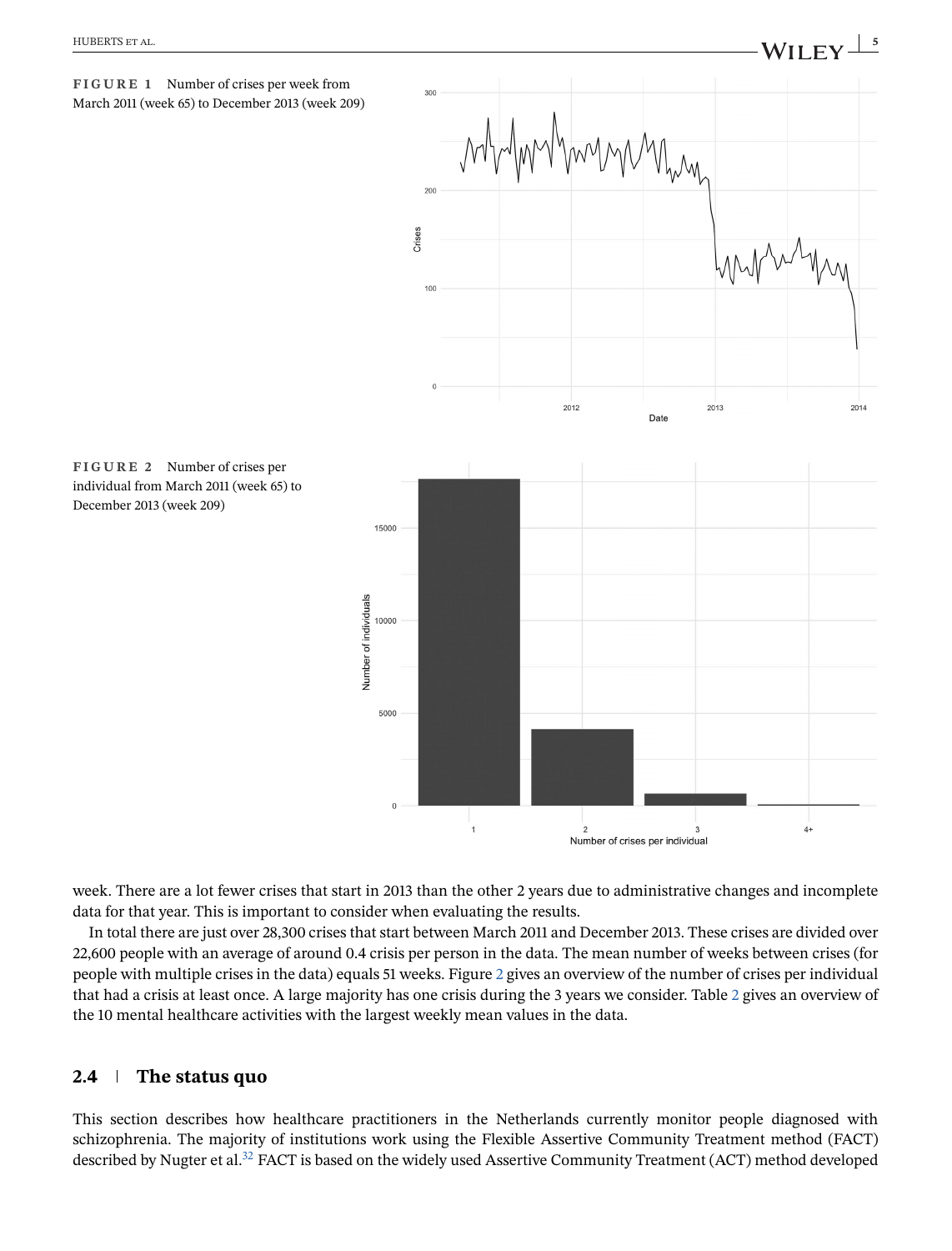<span id="page-5-0"></span>**TABLE 2** Descriptive statistics for the 10 most frequent mental healthcare activities from March 2011 (week 65) to December 2013 (week 209) per person-week

| Activity                       | Mean | <b>Std.Dev</b> |
|--------------------------------|------|----------------|
| Individual contact             | 4.81 | 16.92          |
| General no-show/other          | 1.13 | 8.04           |
| Individual activating guidance | 0.66 | 7.23           |
| Diagnostics                    | 0.65 | 8.23           |
| Pharmacotherapy                | 0.60 | 4.86           |
| Individual other communication | 0.31 | 3.82           |
| Individual supportive guidance | 0.29 | 4.72           |
| Group contact                  | 0.21 | 2.91           |
| Patient system                 | 0.17 | 3.34           |
| Crisis treatment               | 0.16 | 4.23           |

in the United States. The method uses multidisciplinary teams, a low number of clients per team member, assertive outreach, shared caseloads, and indefinite intensive care. FACT applies these tools in a flexible way spanning the entire caseload.

The FACT teams meet on a weekly basis to discuss the caseload. The team will focus on clients that are on the FACT board. The board displays the clients with the highest priority, that is, clients that are experiencing severe mental health issues. Every week, the team members are allowed to add or remove clients from the board. If a client is added to the board, a crisis plan is triggered and the client and their surrounding network are informed that care is being intensified. Depending on the urgency, the client will be visited by the head practitioner within a week. A client can be added to the board if the FACT team members detect an increase in psychiatric symptoms, behavioral problems, substance abuse, or criminal behavior. Furthermore, care-avoiding behavior, imminent crises, (forced) admission, life events, changes in medication, and the introduction of new clients can persuade a team member to propose to add a client to the board. Note that this process relies entirely on the observations of the team members.

# **3 PREDICTIVE MODEL**

This section describes the logistic regression model (similar to Vigod et al.<sup>24</sup>), the hierarchical regression model, and the XGBoost algorithm that are used to predict weekly probabilities of getting a crisis for people diagnosed with schizophrenia.

Define  $y_{i,t}$  as a binary variable for individual  $i = 1, ..., N$  and week  $t = 1, ..., M$ . If person *i* has a crisis in week *t*, then  $y_{i,t} = 1$ , if there is no sign of crisis  $y_{i,t} = 0$ . Let  $p_{i,t}$  be the predicted probability of crisis in week t for person i. Furthermore,  $x_{i,t}$  contains the constructed features based on the 4-, 12-, and 64-week history of individual i, as well as the individual characteristics.

### **3.1 Regression**

Using regression models for prediction has the advantage of high explainability. In contrast to many of the available machine learning techniques, the parameters of the logistic and hierarchical regression models we discuss can offer insight into the process dynamics.

## 3.1.1 Logistic regression

Logistic regression is used to model the probabilities of a categorical outcome variable. In this case, the categorical outcome is binary. The model for the probability of crisis  $p_{i,t} = P(y_{i,t} = 1|x_{i,t})$  for individual *i* in week *t* with vector of predictors  $x_{i,t}$  has the form<sup>33</sup>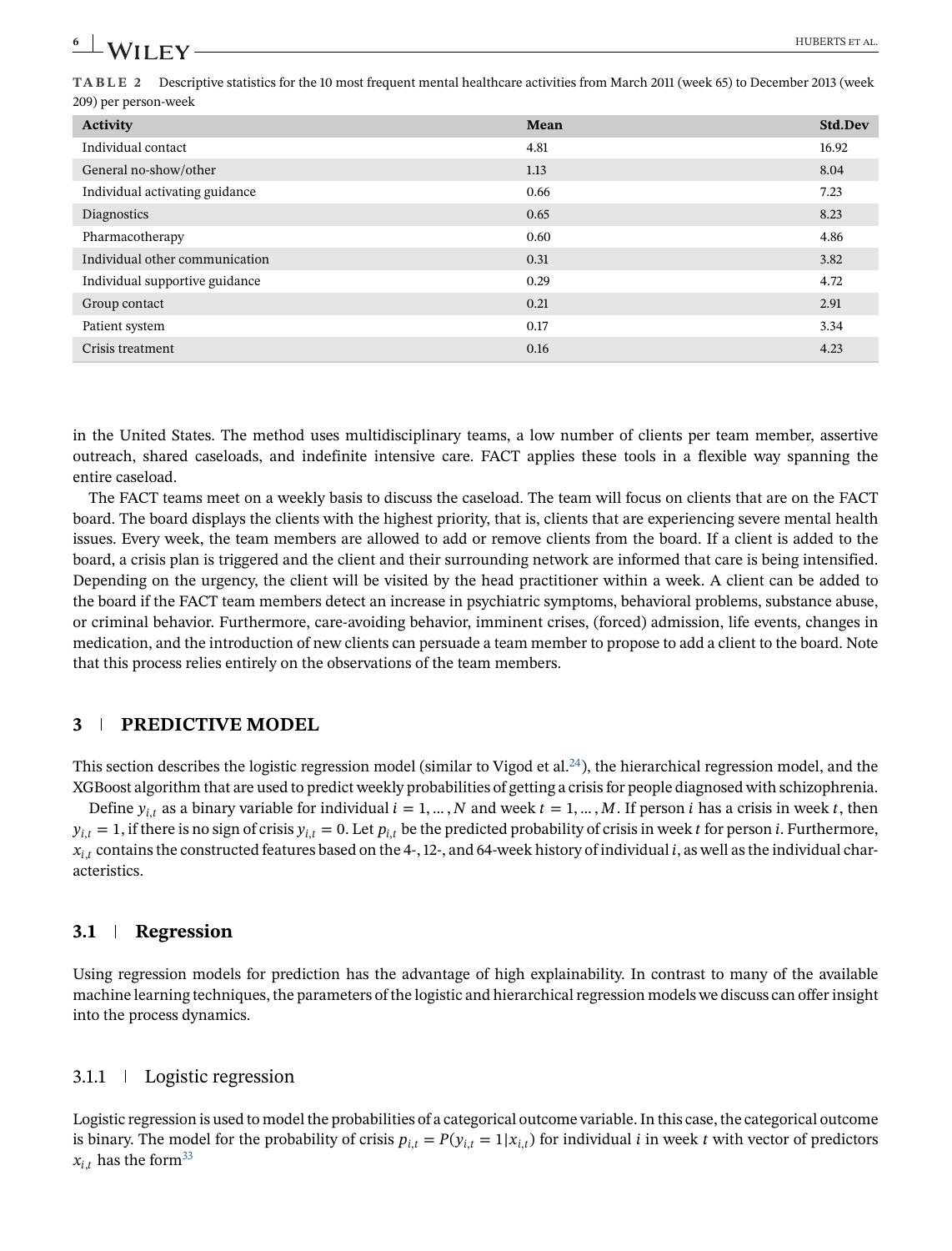**FIGURE 3** Two-level structure of the case study data with individuals  $(i = 1, ..., N)$  as the top level. Weeks in the data  $(t = 1, ..., M)$ belonging to individual  $i$  are the bottom level

$$
p_{i,t} = \frac{exp(\beta_0 + \beta' x_{i,t})}{1 + exp(\beta_0 + \beta^T x_{i,t})},
$$
\n(1)

where  $\beta_0$  is a vector of constants and  $\beta'$  is the transposed vector of parameters for the predictors  $x_{i,t}$ . The model is fitted using maximum likelihood. The estimated parameters  $\beta_0$ ,  $\beta$  can be used for inference and prediction of  $p_{i,t+1}$ .

#### 3.1.2 Hierarchical regression

Hierarchical modeling is almost always an improvement over single-level regression models.<sup>34</sup> In this case, each observation equates to one person-week. The mental healthcare activities, diagnoses, income changes, and crises leading up to a specific week all relate to a single person. We can model this as a simple two-level hierarchy, with the weeks as the lower level and the individual as the upper level (see Figure 3). For more details on predictive monitoring using hierarchical regression see Huberts et al.<sup>35</sup>

Suppose we have  $p_0$  predictors on the person-week level and  $p_1$  predictors on the person level. The hierarchical model for the log-odds ratio of the probability of a crisis for individual  $i$  in week  $t$  is then defined as

$$
log\left(\frac{p_{it}}{1-p_{it}}\right) \sim N(X_{it}\alpha_i, \sigma^2), \text{ for } t = 1, \dots, M \text{ (Week level)},
$$
\n(2)

where the individual level is modeled as

$$
\alpha_i \sim N(\gamma W_i', \Sigma), \text{ for } i = 1, \dots, N \text{ (Individual level)},
$$
\n(3)

where  $X_{it}$  is a 1  $\times$  ( $p_0$  + 1) row vector of person-week specific variables such as mental healthcare activities and diagnoses (see Table [2\)](#page-5-0);  $\alpha_i$  is a  $(p_0 + 1) \times 1$  vector of parameters for individual *i*;  $\sigma^2$  is the variance for the person-week level;  $\gamma$  is a  $(p_0 + 1) \times (p_1 + 1)$  parameter matrix determined by the person *i* that person-week *t* is a part of;  $W_i$  is a  $1 \times (p_1 + 1)$  row vector of person specific variables such as age and  $\Sigma$  is the covariance matrix for parameters  $\alpha_i$ . We estimate the parameters using restricted maximum likelihood (REML) in the *lme4* package in R<sup>36</sup> The values of the estimated parameters  $\hat{a_i}, \hat{\sigma}, \hat{\gamma}, \hat{\Sigma}$ offer insight into the effects of variables  $X_{it}$  and  $W_i$  and the size of the variance at the person-week level and person level.

#### **3.2 Machine learning**

A lot of progress has been made in the machine learning domain in recent years. Increased availability of data and computing power extend the range of models that can be estimated. In this section, we discuss a gradient boosting framework called XGBoost and a few alternative techniques.

#### 3.2.1 Extreme gradient boosting

Gradient boosting is one of the most important recent developments in machine learning.<sup>33</sup> XGBoost is an open-source framework to apply gradient boosting in various programming languages.<sup>37</sup> The gradient boosting decision tree algorithm within XGBoost creates an ensemble of weak learners that minimize an appropriate loss function. Each weak learner consists of a regression tree grown on the residuals. Each tree has a number of terminal nodes  $j = 1,..,J_k$  that each represents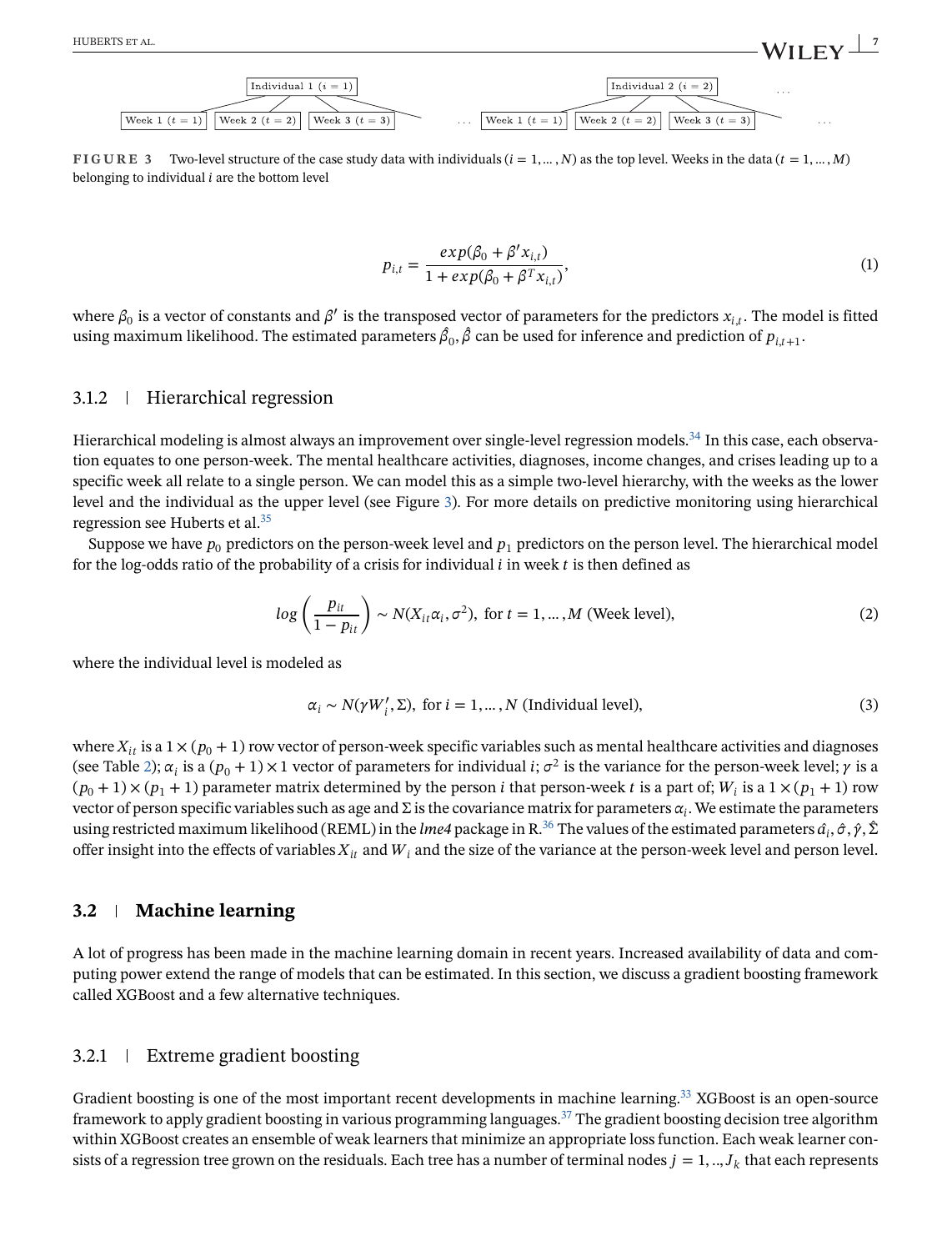

**FIGURE 4** An example of a tree ensemble model for the risk of a mental health crisis using two trees  $(K = 2)$  and three variables. The Therapy variable contains hours of therapy in the past 4 weeks, the Income variable the amount in Euros earned over the past 4 weeks. The learning rate is  $\eta = 0.3$ . The initial prediction equals  $p_0 = 0.5$ 

a terminal region  $R_{k,j}$ , containing the predictions for that specific tree. The output of a regression tree k is multiplied by learning rate  $\eta$  and then added to the predictions of tree  $k - 1$ .

Figure 4 gives a fictional example of two trees grown to predict the risk of having a mental health crisis. The example uses the variables age, hours of therapy, and income in Euros over the past 4 weeks. The values in the terminal nodes are the log-odds log( $\frac{P}{1-p}$ ). The final prediction equals the initial log-odds prediction plus the predictions of the regression trees<br>multiplied by the learning rate n. Given the example in Figure 4, the final prediction multiplied by the learning rate  $\eta$ . Given the example in Figure 4, the final prediction of the log-odds for a 35-year-old person with 16 h of therapy and an income of 1500 in the past 4 weeks equals  $0 - 0.3 \times 2 - 0.3 \times 3 = -1.5$  ( $p \approx 0.18$ ). The logodds prediction for 25-year-old person with no therapy and no income in the past 4 weeks equals  $0 - 0.3 \times 1 + 0.3 \times 1 = 0$  $(p = 0.5)$ .

In this study, the outcome is binary thus the logistic loss function is used, given by

$$
L(y_{i,t}, p_{i,t}) = -y_{i,t} \log(p_{i,t}) + (y_{i,t} - 1) \log(1 - p_{i,t}),
$$
\n(4)

for individual *i* at time *t*. The algorithm is initialized by setting  $p_{i,t,0} = 0.5$ . Then a manually specified number of trees  $k =$ 1, 2, …, K is grown on the pseudo-residuals. The pseudo-residuals are  $r_{i,t,k} = y_{i,t} - p_{i,t,k-1}$ , where  $p_{i,t,k-1}$  are the predicted probabilities of the previous iteration  $k-1$ .

For each tree k the objective function  $obj(t, k)$  for log-odds output values  $f_k(x_{i,t})$  consists of the loss function, the pruning term and a regularization term

$$
obj(t,k) = \left[\sum_{i=1}^{n} L(y_{i,t}, f_k(x_{i,t}) + f_{k-1}(x_{i,t}))\right] + \chi J_k + \frac{1}{2}\lambda f_k^2(x_{i,t}),
$$
\n(5)

where  $\chi$  is a user specified pruning parameter and  $\lambda$  is a regularization parameter.

The output value at time t for the individuals i in terminal node  $j = 1, ..., J_k$  in tree k that minimizes  $obj(t, k)$  is approximated using the second-order Taylor expansion. The gradient for  $L(y_{i,t}, p_{i,t})$  equals  $g_{i,t} = y_{i,t} - p_{i,t}$  and the hessian equals  $h_{i,t} = p_{i,t}(1 - p_{i,t})$ . The output value for tree k is then given by

$$
f(x_{i \in j,t,k}) = \frac{\sum_{i \in j} (y_{i,t} - p_{i,t,k-1})}{\sum_{i \in j} [p_{i,t,k-1}(1 - p_{i,t,k-1})] + \lambda}.
$$
\n(6)

The similarity score used to determine the splits when constructing the decision trees is found by plugging the output value back into the second-order Taylor approximation and is given by  $\frac{\sqrt{\Sigma}}{\Sigma}$  $\frac{(\sum_i (y_i - p_i))}{\sum_i p_i (1 - p_i) + \lambda}$ 

There are four parameters  $\Theta = \{\eta, \lambda, \chi, K\}$  that need to be tuned using cross-validation. Sparsity-aware split finding in the XGBoost framework ensures the algorithm works efficiently for the sparse data in this study. We use the implementation of *xgboost* in R[.38](#page-15-0)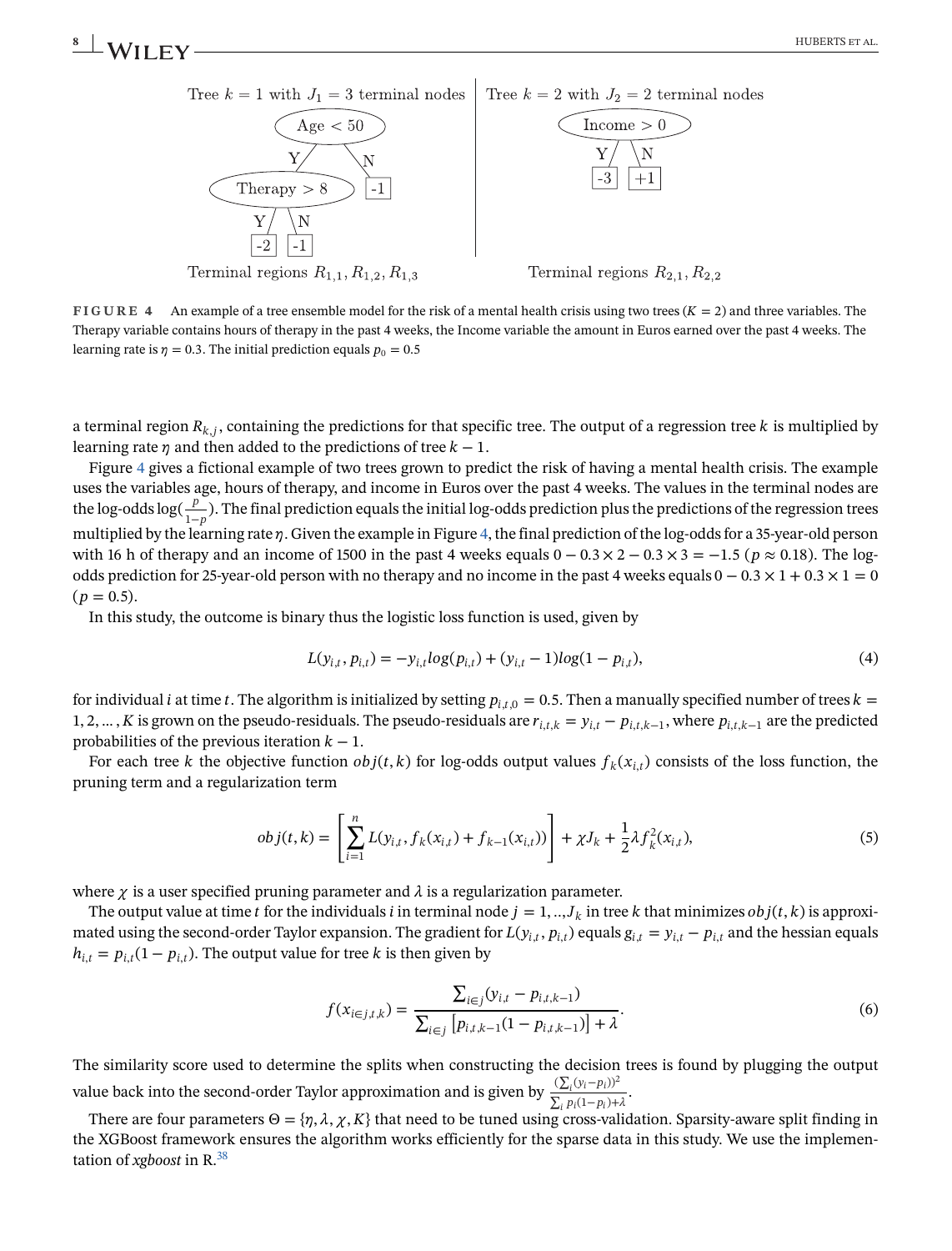**TABLE 3** Table of the mean estimated probabilities for the three methods, aggregated by the binary crisis outcome variable

| Model                    | $p_{t v=0}$ | $p_{t v=1}$ |        | <b>AUC</b> |
|--------------------------|-------------|-------------|--------|------------|
| Logistic regression*     | 0.0021      | 0.0026      | 1.2260 | 0.6130     |
| Hierarchical regression* | 0.0021      | 0.0030      | 1.4370 | 0.5856     |
| <b>XGBoost</b>           | 0.0017      | 0.0062      | 3.5440 | 0.6533     |

\*Using 50% of the persons in the data due to limited memory size

### 3.2.2 Other machine learning methods

Several other machine learning techniques can be used in this setting. Examples include (one-class) support vector machines (SVM), decision trees, random forest, and elastic nets. For an overview of machine learning methods in process monitoring see Weese et al.<sup>[39](#page-15-0)</sup> We applied one-class SVM, random forest, and the elastic net methods to the same data in this paper. Compared to the XGBoost predictions, these methods produced inferior results. This is the reason that we have excluded these methods from the analysis. There are some methods, such as recurrent neural networks (see, e.g., Choi et al.<sup>40</sup>), that require more computing power than was available at the Statistics Netherlands terminals.

## **3.3 Estimation**

To train the models, weeks 1–175 are used. The first 64 weeks are incorporated into the features as described in Section [2.2,](#page-2-0) thus the outcomes of weeks 65–175 are used in training. Weeks 176–209 are used to test the predictions. Due to limits in available computing power, the regression models were trained on a random 50% of the people in the training set. The XGBoost model was trained using both the random 50% of the people as well as the full set. The results are very similar, but as the XGBoost model requires extensive cross-validation we use the full data set for that method in the following. To cross-validate the parameters of the XGBoost model  $\Theta = \{\eta, \lambda, \chi, K\}$  we use random splits (75%/25%) of the person-weeks in the training data. A large grid of values for Θ was implemented. The model used in the following is based on  $\eta = 0.3$ ,  $\lambda = 1$ ,  $\chi = 0.5$ ,  $K = 123$ . Note that the performance of the XGBoost model varies with the values of these parameters. Extensive cross-validation is thus an important step before implementation.

# **3.4 Results**

This section describes the results of predicting weekly crises using the logistic regression model, hierarchical model, and the XGBoost algorithm described previously. These results are based on the predictions for the test set of weeks 176–209. Because of the highly imbalanced nature of the outcome, we consider the mean assigned probabilities for weeks with crises,  $\bar{p}_{t|y=1} = \frac{1}{N}$  $\sum_{i=1}^{N} p_{i,t} I(y_{i,t} = 1)$ , and without crises  $\bar{p}_{t|y=0} = \frac{1}{N}$  $\sum_{i=1}^{N} p_{i,t} I(y_{i,t} = 0)$ . The ratio of these probabilities,  $r_t = \frac{p_t|y_t|}{\bar{p}_{t|y=0}}$ , is a measure of the predictive power of a model. Values of  $r_t \le 1$  indicate that, on average, the procedure assigns the same or a lower probability to person-weeks with positive outcome values. Values  $r_t > 1$  show that, on average, the mothod estimates a higher probability to person weeks with positive outcome values. We also report th method estimates a higher probability to person-weeks with positive outcome values. We also report the widely used area under the receiver operating characteristic curve ( $AUC$ ) values (see Bradley<sup>41</sup>).  $AUC$  values close to 0.5 indicate a total lack of predictive power, values close to 1 represent perfect prediction.

Table 3 shows the measures of performance for the three methods using the test set. The logistic regression model does predict a slightly higher probability for person-weeks with crises with a ratio of 1.226. The limited predictive power is also shown by the  $AUC$  value of 0.613. The hierarchical model incorporates some more of the structure in the data. The performance in terms of the ratio of predicted probabilities seems slightly better than the logistic model with  $\bar{r} = 1.437$ . Conversely, the  $AUC$  value is lower than for the logistic regression, which indicates a limited predictive power. Lastly, Table 3 shows the results for the XGBoost algorithm predictions on the test set. The mean ratio  $\bar{r}$  is around 3.5 and it has the highest AUC score of the three, which shows there is more predictive power than for the logistic and hierarchical regressions. On average, for person-weeks with a crisis, the XGBoost algorithm predicts a probability 3.5 times higher than for person-weeks with no crisis. This suggests the predicted probabilities of the algorithm might be used as a risk score to guide mental health workers toward unstable individuals.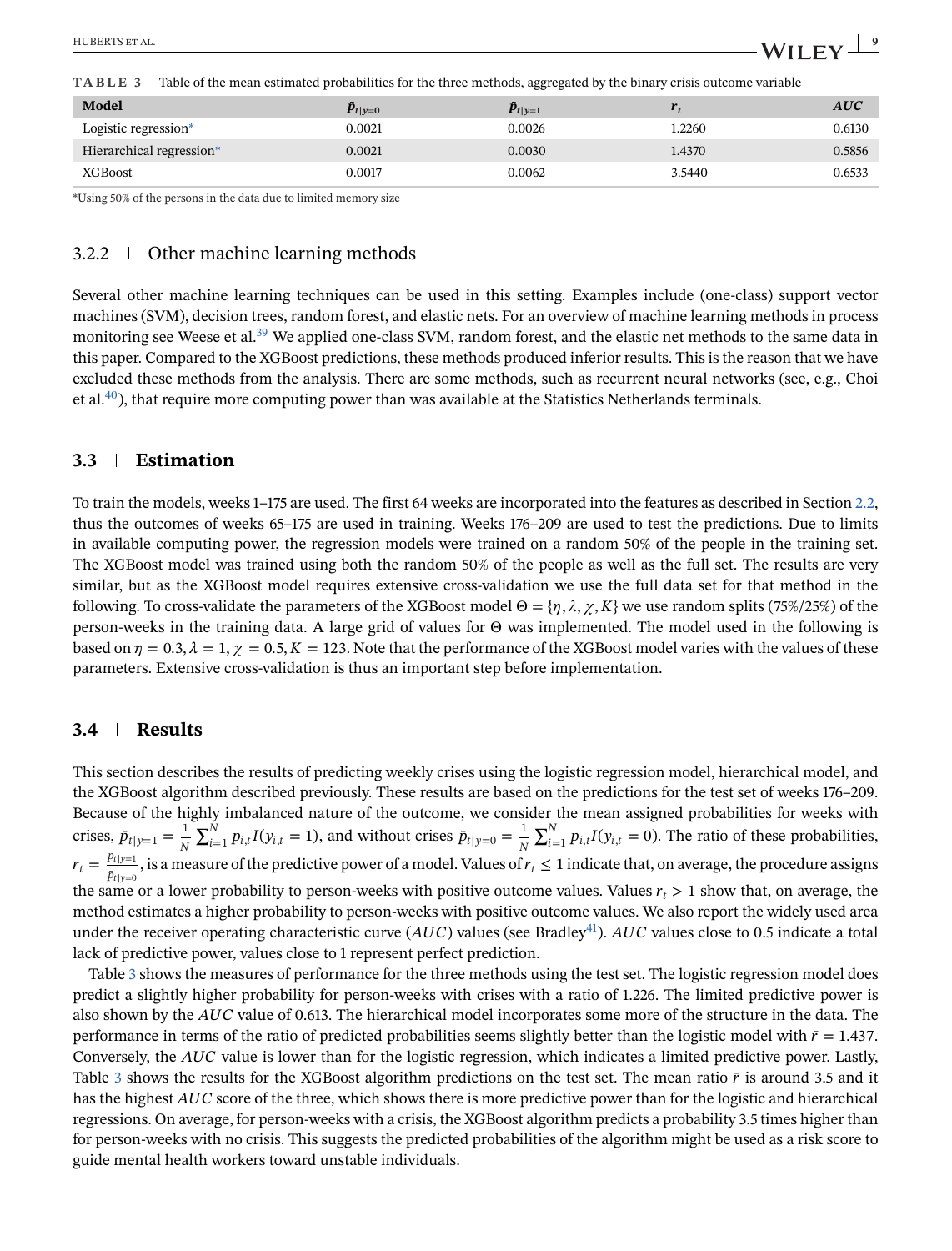# <span id="page-9-0"></span> $-$  **W I** I  $F$  **V**  $-$  **100 HUBERTS** et al.

# **4 MONITORING**

The three models in the previous section predicted if a crisis is likely to occur for an individual in a given week. This section will discuss the use of these predictions for monitoring.

Using logistic regression, a hierarchical model or the XGBoost algorithm to model the risk of a crisis will result in weekly estimated probabilities. Monitoring these probabilities requires a probability control limit  $C$ . Once a probability  $p_{i,t}$  passes this limit, the procedure will signal and practitioners can intervene. The choice of C will determine the number of false/true signals. A higher value of  $C$  will decrease the share of false signals, but also decrease the absolute number of true signals.

In process monitoring, the performance of a monitoring procedure is often quantified using the false alarm rate  $(FAR)$ or the average run length (ARL) (see, e.g., Shu et al.<sup>42</sup> and Does et al.<sup>43</sup>). The ARL equals the average time it takes for the procedure to signal. A monitoring procedure is configured to satisfy a required ARL or FAR as determined by the practitioner. This generally involves adjusting parameters based on distributional assumptions or simulation. Distributional assumptions are not realistic with a machine learning method such as XGBoost. Thus, in the following section, we propose a simple tuning procedure that achieves a desired FAR for a predictive monitoring approach. This involves crossvalidating the predictions and results in a non-parametric monitoring threshold. Note that the procedure is data driven, thus no distributional assumptions are needed.

# **4.1 Tuning procedure**

In this section, we propose a tuning procedure to achieve a desired  $FAR$ . Assume a practitioner determines a  $FAR$  based on the monitoring context. In the case of predictive monitoring, a signal is produced when the predicted probability  $p_{i,t}$ exceeds the threshold  $C$ .

The  $FAR$  set by the practitioner in this procedure translates to all observations during monitoring. For example, setting  $FAR = 0.01$  will result in 1% of observations being false alarms. The other 99% of observations consist of true/false negatives and true positives. A higher  $FAR$  will result in a lower value of  $C$ .

The following steps determine the value of  $C$  that produces the desired  $FAR$ 

- 1. Set FAR, the size of the training set  $N_0$  and the test set  $N_1$ , the number of cross-validation splits S, the cross-validation proportion q and initialize an empty vector  $\hat{C}$ .
- 2. Split data  $\{X, y\}$  of size  $N \times k$  into  $i = 1, 2, ..., N_0$  training set  $\{X_0, y_0\}$  of size  $N_0 \times k$  and  $i = N_0 + 1, N_0 + 2, ..., N$  test set { $X_1, y_1$ } of size  $N_1 \times k$  with  $N_1 = N - N_0$ .
- 3. Draw a random sample R of integers 1, 2, …,  $N_0$  of size  $qN_0$  and define the vector V of size  $(1 q)N_0$  as integers
- 1, 2, ...,  $N_0 \notin R$ .<br>4. Split the training set  $\{X_0, y_0\}$  into  $\{X_R, y_R\}$  using rows R and  $\{X_V, y_V\}$  using rows V. 4. Split the training set  $\{X_0, y_0\}$  into  $\{X_R, y_R\}$  using rows R and  $\{X_V, y_V\}$  using rows V.
- 5. Use  $\{X_R, y_R\}$  to estimate model  $F(X)$  and calculate  $p_V = F(X_V)$ .
- 6. Use the grid-search algorithm below to find value  $\hat{c}$  for which  $\frac{1}{(1-q)N_0}$  indicator function  $\sum_{i \in V} I(p_{i,V} \ge \hat{c}) I(y_{i,V} = 0) \approx FAR$ , with  $I()$  the indicator function.
	- (a) Set resolution  $r > 2$ ,  $w = 1/r$ , search limit  $w_{lim}$  to a small value (i.e., 10<sup>-5</sup>) and initiate grid  $G = \{0, 1/r, 2/r, \dots,$  $1 - 2/r$ ,  $1 - 1/r$ ,  $1$ } of length  $r + 1$ .

(b) Set 
$$
c = \min(g \in G : \frac{1}{(1-q)N_0} \sum_{i \in V} I(p_{i,V} \ge g)I(y_{i,V} = 0) < FAR)
$$
.

- (c) Calculate  $FAR_s = \frac{1}{(1-q)N_0} \sum_{i \in V} I(p_{i,V} \ge c) I(y_{i,V} = 0).$
- (d) Update *w* as  $w = 2w/r$  and redefine grid  $G = \{c rw/2, c rw/2 + w, c rw/2 + 2w, ..., c rw/2 + (r-1)w, c, rw/2 + rw\}$  $(r-1)w, c - rw/2 + rw$  of length  $r +1$ .
- (e) If  $|FAR FAR_s| > 0.01FAR$  and  $w > w_{lim}$  go back to step (b). If  $|FAR FAR_s| \le 0.01FAR$  set  $\hat{c} = c$ . If  $|FAR FAR_s|$  $FAR_s$  > 0.01 $FAR$  and  $w \leq w_{lim}$  set  $\hat{c} = NA$ .
- 7. Save value  $\hat{c}$  in vector  $\hat{C}$ , if the length of  $\hat{C}$  is smaller than S return to step 3.
- 8. Set threshold value  $C_{tuned}$  as max( $\hat{C}$ ) for  $\hat{C} \neq NA$ . If all values in  $\hat{C}$  are  $NA$  no threshold was found. Use  $\{X_0, y_0\}$  to estimate model  $F(X)$  and calculate  $p_1 = F(X_1)$ . The expected false alarm rate  $\widehat{FAR}$  then equals  $\widehat{FAR} = \frac{1}{N_1} \sum_{i=N_0+1}^{N} I(p_{1,i} \geq$  $\mathbf{1}$  $C_{tuned}$ ) $I(y_{1,i} = 0)$ .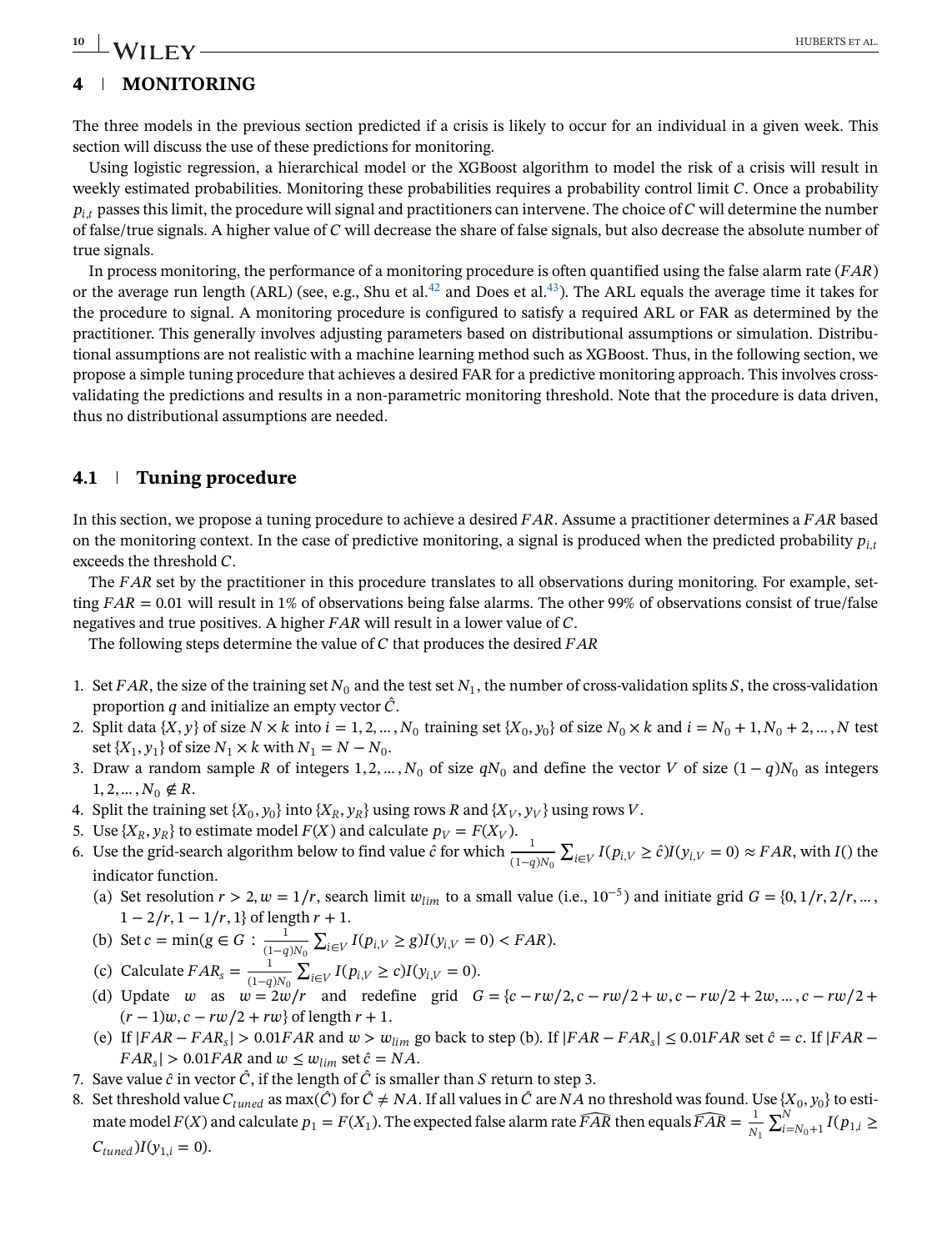<span id="page-10-0"></span>**FIGURE 5** Average probability per week grouped for people that have a crisis in the monitoring time frame (orange) and that do not have a crisis (blue)



**TABLE 4** Precision and recall values using the XGBoost estimated probabilities and various values for threshold

| $\mathbf{C}$ | Precision | Recall |
|--------------|-----------|--------|
| 0.0001       | 0.0017    | 1.0000 |
| 0.0010       | 0.0023    | 0.7955 |
| 0.0100       | 0.0081    | 0.0517 |
| 0.1000       | 0.1224    | 0.0087 |
| 0.5000       | 0.5000    | 0.0018 |
| 0.7500       | 1.0000    | 0.0003 |

Note that the maximum estimated value in  $\hat{C}$  is set as  $C_{tuned}$ . Assuming the model generalizes well to new data, this will result in an expected false alarm rate  $\widehat{FAR}$  that is smaller than the desired  $FAR$ . We will demonstrate the procedure in the following section.

## **4.2 Results**

In this section, we monitor the probability of a crisis as predicted by the XGBoost algorithm. Threshold  $C$  determines when the procedure signals. As measures of performance we consider the precision and recall values. The precision is given by

$$
\text{Precision}(C) = \frac{tp(C)}{tp(C) + fp(C)},\tag{7}
$$

with  $tp(C)$  equal to the number of true positives for threshold C and  $fp(C)$  the number of false positives for threshold C. The recall is defined as

$$
Recall(C) = \frac{tp(C)}{tp(C) + fn(C)},
$$
\n(8)

where  $fn(C)$  equals the number of false negatives for threshold  $C^{44}$  $C^{44}$  $C^{44}$ .<br>Figure 5 shows the system estimated probability per week, groups

Figure 5 shows the average estimated probability per week, grouped by the observed value of  $y_{i,t}$ . On average, the procedure estimates a visibly higher probability for the individuals that have a crisis for all weeks. We cannot show individual probabilities to ensure the privacy of the persons.

Table 4 shows the precision and recall values for a wide range of values for C. The table shows perfect recall for  $C =$ 0.0001, but the precision is very low. Perfect precision is achieved for  $C = 0.75$ , but the recall is very low. This shows that, although the model does have some predictive power, a high false alarm rate is needed to detect a large portion of the crises.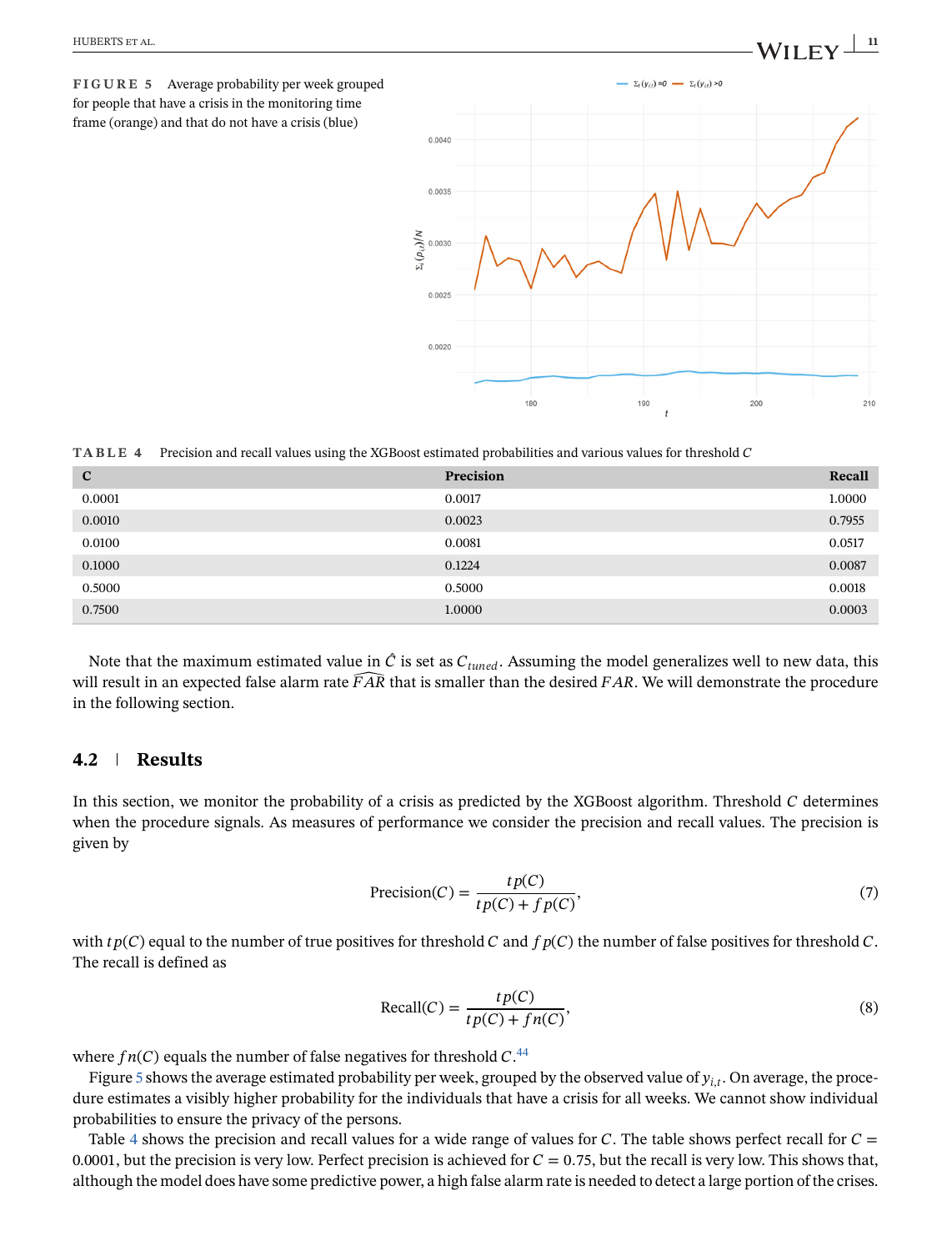<span id="page-11-0"></span>**TABLE 5** Average estimated difference in probabilities per crisis/no crisis if we consider a 10-week period

| <b>Crisis within 10 weeks</b> | <b>Average estimated</b><br>difference in probability |
|-------------------------------|-------------------------------------------------------|
| N <sub>0</sub>                | $-0.000002$                                           |
| Yes                           | 0.000296                                              |
| Ratio                         | $-135.846300$                                         |
|                               |                                                       |

**TABLE 6** Precision and recall values using the XGBoost estimated probabilities of a crisis within 10 weeks and various values for threshold  $C$ 

|                | $\mathbf{C}$ | Precision | Recall    |
|----------------|--------------|-----------|-----------|
|                | 0.0001       | 0.0148    | 1.0000000 |
| 2              | 0.0010       | 0.0183    | 0.8244052 |
|                | 0.0100       | 0.0438    | 0.0265457 |
| $\overline{4}$ | 0.1000       | 0.1603    | 0.0010674 |
|                | 0.5000       | 0.5000    | 0.0001685 |
| 6              | 0.7500       | 1.0000    | 0.0000281 |

# 4.2.1 Weeks before a crisis

The individual probability plots often show high volatility in the weeks leading up to a crisis. In this subsection, we thus consider the average difference in estimated probability in the weeks before a crisis occurs.

Table 5 gives the average difference in estimated probabilities over 10 weeks  $(\frac{1}{2}\sum_{l=t-9}^{t}(p_{i,l}-p_{i,l-1})$  for week t and<br>dividual i) grouned by whether a crisis was observed at the end of those 10 weeks. This shows th individual *i*), grouped by whether a crisis was observed at the end of those 10 weeks. This shows that, on average, the<br>estimated average difference in probability of a crisis in the 10 weeks leading up to crisis is 125 t estimated average difference in probability of a crisis in the 10 weeks leading up to crisis is 135 times higher than if no crisis is observed after these 10 weeks.

Table 6 gives the precision and recall values for a range of  $C$  values when predicting if a crisis will occur within 10 weeks. This shows a higher precision for low values of  $C \leq 0.1$  compared to the weekly predictions (cf. Table [4\)](#page-10-0).

# 4.2.2 Tuning the procedure

In this section, we run the procedure including the tuning algorithm for various required FARs. The desired FAR produces a value for  $C$  through the tuning algorithm outlined in Section [4.1.](#page-9-0) This value  $C_{tuned}$  is then used to monitor the test set. We use  $S = 10$  splits in the procedure and use cross-validation proportion  $q = 0.75$  for all values of FAR.

Table 7 gives the tuned values  $C_{tuned}$  for a set of predetermined false alarm rates  $FAR \in$ {0.5, 0.1, 0.05, 0.01, 0.001, 0.0001, 0.00001}, as well as the precision/recall values in the test set and the actual observed  $FAR_{observed}$ . The table shows that all the  $FAR_{observed}$  values are smaller than their respective  $FAR$  values. In step 8 of the procedure in Section [4.1](#page-9-0) the maximum estimated value in  $\hat{C}$  is set as  $C_{tuned}$ . This results in  $FAR_{observed} \leq FAR$  for all FAR values of Table 7.

| <b>FAR</b> | $C_{tuned}$ | $FAR_{observed}$ | Precision | Recall   |
|------------|-------------|------------------|-----------|----------|
| 0.50000    | 0.001961    | 0.233681         | 0.003285  | 0.451351 |
| 0.10000    | 0.006116    | 0.029413         | 0.006130  | 0.106306 |
| 0.05000    | 0.008648    | 0.014699         | 0.007784  | 0.067568 |
| 0.01000    | 0.017988    | 0.003014         | 0.014247  | 0.025526 |
| 0.00100    | 0.051656    | 0.000327         | 0.064516  | 0.013213 |
| 0.00010    | 0.139054    | 0.000060         | 0.180556  | 0.007808 |
| 0.00001    | 0.333604    | 0.000009         | 0.400000  | 0.003604 |

**TABLE 7**  $C_{tuned}$ -values for various predetermined values of FAR, as well as the precision/recall and the observed FAR<sub>observed</sub>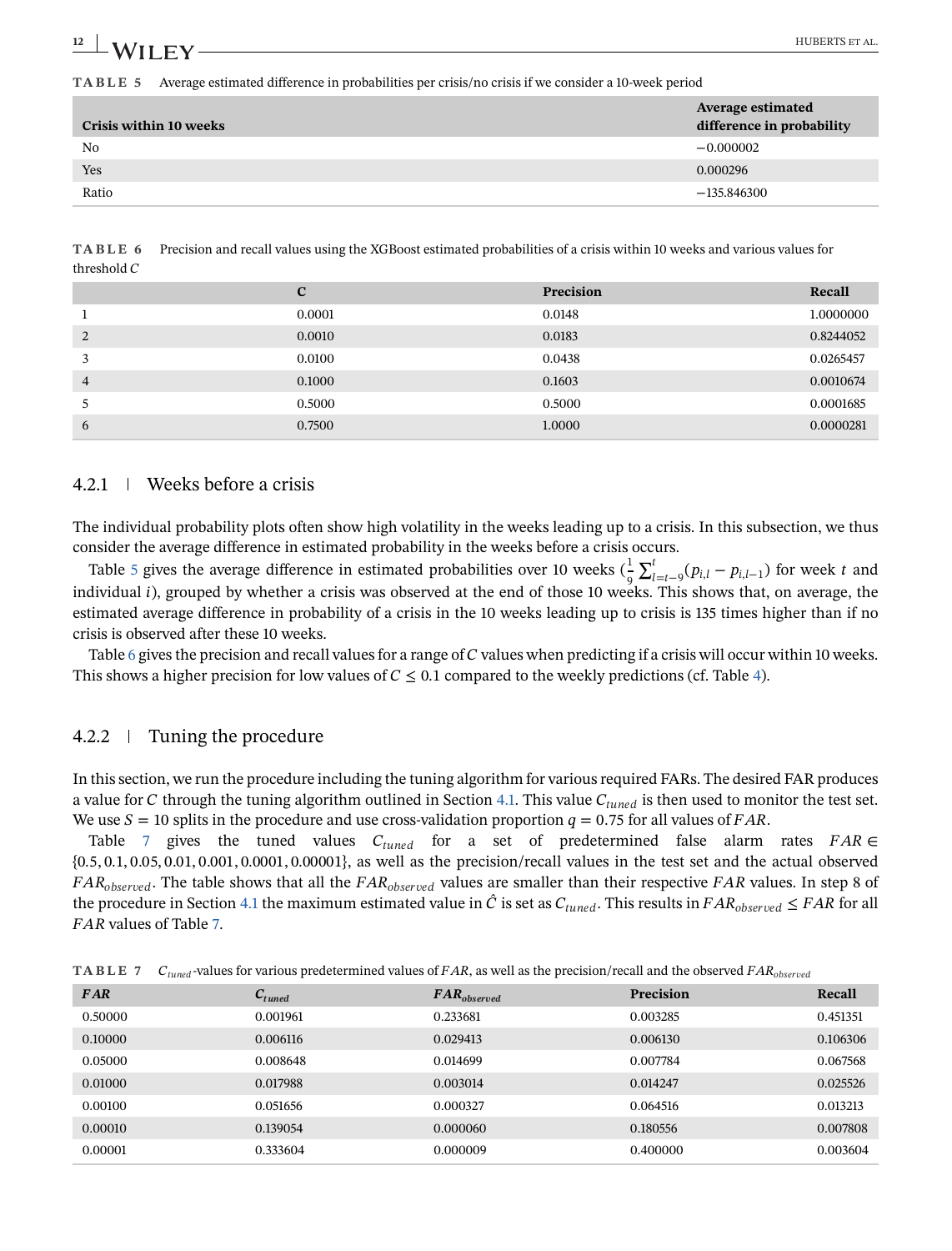### **4.3 False positives/negatives**

The predictive monitoring procedure of the previous sections will result in a number of false positives (i.e., a crisis is falsely predicted) and false negatives (i.e., a crisis is not detected). Both are unwanted outcomes, with different consequences. A false positive will result in unnecessary intervention. The responsible healthcare worker will be triggered by the procedure to investigate the mental health state of the individual and these hours might be better spent otherwise. On the contrary, a false negative will result in a crisis. This crisis might have been mitigated or even prevented if correctly predicted in previous weeks. The practitioner can utilize the tuning procedure of Section [4.1](#page-9-0) to produce an acceptable number of false positives. Furthermore, the monitoring procedure might enable automated checkups where individuals at risk are automatically asked to provide some input for the healthcare worker. The results of such an inquiry might warrant further investigation or indicate a high likelihood of a false positive. In the next section we further discuss possible applications.

# **4.4 Recommendations**

In this section, we summarize the findings of the previous sections into some recommendations for researchers and practitioners in the mental healthcare domain.

In terms of feature engineering, we propose to aggregate healthcare activities, diagnoses, and personal data such as income and job status into short-, medium-, and long-term features. A crisis should be defined based on input from the healthcare practitioners. This will ensure that signals produced by the monitoring system are of value to the team. Section [2.3](#page-2-0) describes the definition of a crisis as used in this study.

As discussed in Section [3,](#page-5-0) gradient boosting method XGBoost offers a flexible approach to modeling the probability of mental health crises. As input, the team of healthcare workers employing the monitoring system should decide on an acceptable number of false alarms per week. This number of alarms can be achieved using the tuning procedure of Section [4.1.](#page-9-0) The desired FAR is calculated by dividing the number of acceptable false alarms by the number of clients in a given week. This FAR is the input for the algorithm of Section [4.1](#page-9-0) which gives the appropriate threshold  $C_{tuned}$ . The number of false alarms and associated  $FAR$  and  $C_{tuned}$  should regularly be updated.

Section [4.2](#page-10-0) shows that both the predictions for the coming week as well as the variation in probabilities over a 10 week period can be of value toward identifying crises. The predictive monitoring can include both indicators, where the variation in the past 10 weeks can be investigated to support the single week signals based on  $C_{tuned}$ . Interventions triggered by the monitoring system should be recorded in the data.

For example, suppose a FACT team has 20 h per week to invest in client checkups. Each checkup takes around 12 min to complete and the team is responsible for 1000 clients. In this case, 100 false alarms would not harm their core activities. This suggests a desired  $FAR = 10\%$  and according to Table [7](#page-11-0) a  $C_{tuned}$  of 0.006116. The observed  $FAR$  equals 2.94%, which means the team will have around 30 checkups every week spending around 6 h. In expectation, around 11% of crises will be detected by the system using these checkups. Predicting crises within the next 10 weeks can increase the percentage of crises detected by the system. Furthermore, registering the result of a checkup will decrease the number of false alarms and can increase the precision and recall of the monitoring system.

## **5 CONCLUSION AND DISCUSSION**

In this study, predictive monitoring using XGBoost is investigated.We develop a procedure that can produce early warnings of problematic events and can be tuned to deliver a desired false alarm rate.

Advances in data collection and machine learning techniques can improve process quality control by forecasting and monitoring potential process problems. XGboost is a recently developed powerful machine learning framework that efficiently combines weak learners to minimize an appropriate loss function. The predictive monitoring procedure is demonstrated using a real-life example on mental health in the Netherlands.

Predictive monitoring is an area of tremendous interest in mental health. $10$  A unique non-public data set on mental health in the Netherlands was provided by Statistics Netherlands. We focused on predictive monitoring of mental health crises in people diagnosed with schizophrenia. These crises are harmful, frequent, and expensive, which motivated the need for early warnings of these events. All 75,000 people diagnosed with schizophrenia in the Netherlands were included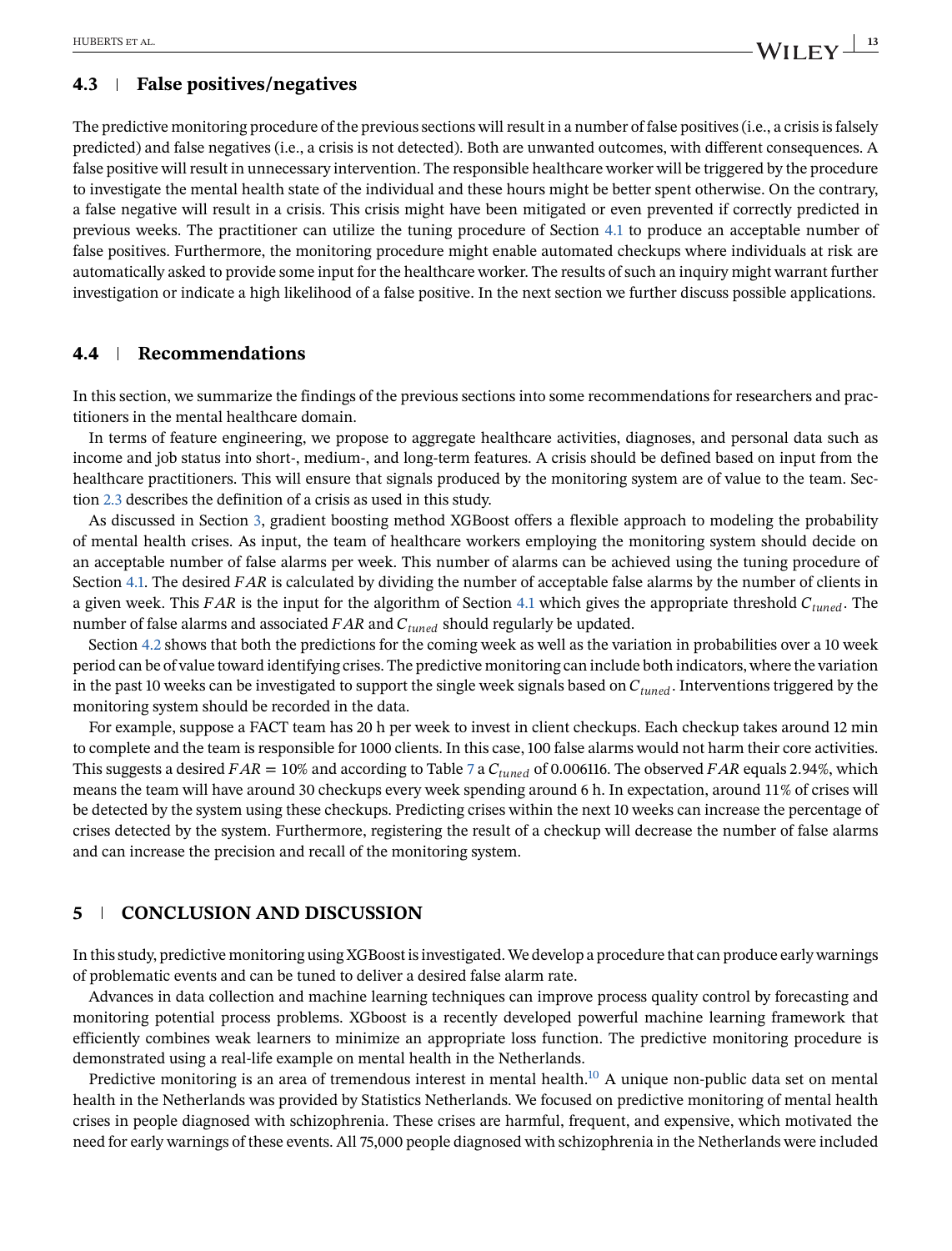# **14 WII FV**

in the study. The individual healthcare treatments, diagnoses, admissions, and incomes were aggregated on a weekly interval. Subsequently, we built explanatory variables on three levels of aggregation, short (4 weeks), medium (12 weeks), and long term (64 weeks). The final data set consisted of more than 15 million person-weeks and 264 predictors.

The data was then used to predict the probability of a crisis in a future week. We compared the performance of logistic regression, hierarchical regression, and the XGBoost algorithm. All three methods showed predictive power, assigning a higher probability of a crisis to individuals that end up in crisis care in the coming week. The XGBoost framework achieved the highest discriminative capacity and was subsequently used in the monitoring procedure.

Predicted probabilities were monitored using a threshold value  $C$ . The procedure signals when the predicted probability exceeds this value. Each value for  $C$  will result in a number of true/false signals. A higher threshold will result in fewer false positives, but it will also miss more cases of crisis in the monitoring phase. We propose a search algorithm to find a value for  $C$  that results in a desired false alarm rate. This algorithm uses cross-validation on the training data and delivers good results in this case study.

We also considered the monitoring performance looking up to 10 weeks ahead. More specifically, the average estimated difference in probabilities in the weeks leading up to a crisis was 135 times higher than for weeks that do not lead to a crisis. This can be used by practitioners to produce early warnings of crises in people diagnosed with schizophrenia.

Mental health crises on a weekly basis are rare events, occurring in less than 0.3% of the recorded cases. The predictive monitoring procedure shows promising results, although a high degree of uncertainty remains. The administrative changes in the final year of the data made predicting crises more challenging. Further tuning of the parameters could produce more accurate results but are out of the scope of this study. The proposed tuning algorithm provides a tool for practitioners to configure the monitoring procedure based on the available capacity.

Some challenges in the application of the predictive monitoring procedure in mental health remain. The data wrangling operation is extensive. The administration of treatments and diagnoses is complicated causing inconsistencies among healthcare providers. The facilities to process and clean the numerous protected microdata sources are currently limited in the Netherlands. Improving the consistency and improving the computational facilities will boost the predictive performance.

A logical avenue for further research is the application of recurrent neural networks to a similar data set. This requires more computational capacity than was available in this study. An interesting follow-up would be to compare the accuracy of expert opinion to the results of a predictive monitoring system as presented in this paper. Especially, studying the changes in the accuracy of experts using the predictive monitoring system is of importance toward successful implementation. Furthermore, applying the predictive monitoring procedure to a process with a less sparse outcome is of interest.

In summary, predictive monitoring using XGBoost can produce good results in the mental health domain, as well as other areas. It can be tuned to achieve a desired false alarm rate and is capable of handling large amounts of (sparse) data. The tuning procedure and unique data set in this study represent a new direction in process monitoring.

#### **ACKNOWLEDGMENTS**

The authors wish to thank the Statistics Netherlands Institute for giving access to the unique data set used in this study. Furthermore, the authors wish to thank the Trimbos Institute for providing mental healthcare practitioners' input on the current operation and the design of the monitoring system proposed in this article. The authors would also like to thank the editors and reviewers at Quality and Reliability Engineering International for their valuable comments on this paper.

#### **DATA AVAILABILITY STATEMENT**

The data that support the findings of this study are available from Statistics Netherlands. Restrictions apply to the availability of these data, which were used under license for this study.

#### **ORCID**

Leo C. E. Huberts<sup>t</sup> <https://orcid.org/0000-0001-5139-5522> *Ronald J. M. M. Does* <https://orcid.org/0000-0003-3452-6441> *Bastian Ravesteijn* <https://orcid.org/0000-0003-1914-2431> *Joran Lokkerbol* <https://orcid.org/0000-0001-9949-5442>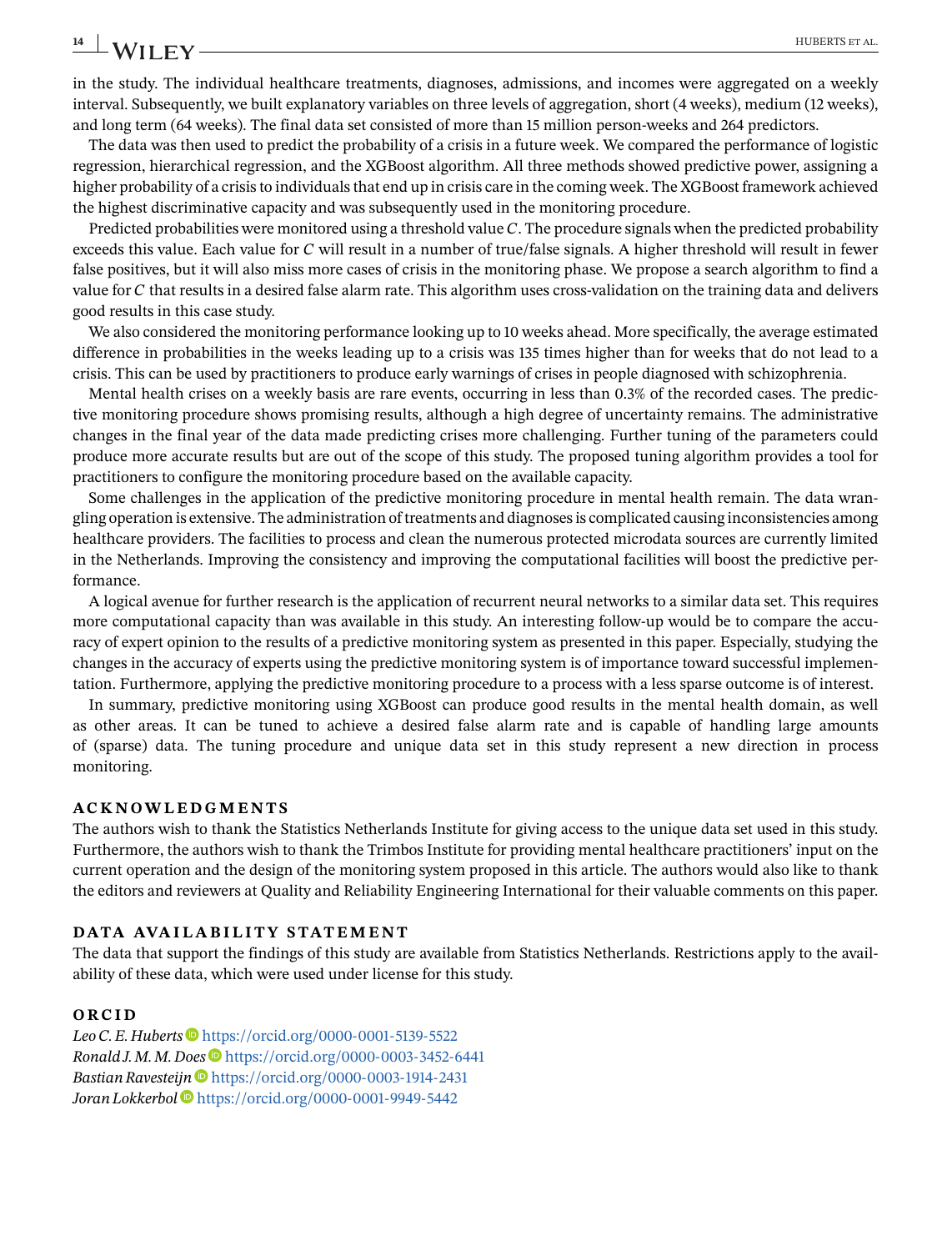#### <span id="page-14-0"></span>**REFERENCES**

- 1. Metzger A, Leitner P, Ivanović D, et al. Comparing and combining predictive business process monitoring techniques. *IEEE Trans Syst Man Cybern Syst*. 2015;45(2):276–290.
- 2. Spiewak S, Duggirala R, Barnett K. Predictive monitoring and control of the cold extrusion process. *CIRP Ann*. 2000;49(1):383–386.
- 3. Zhou J, Li X, Andernroomer A, et al. Intelligent prediction monitoring system for predictive maintenance in manufacturing. *31st Ann Conf IEEE Ind Electron Soc*. 2005;1:2314–2319.
- 4. Smith WS, Coleman S, Bacardit J, Coxon S. Insight from data analytics with an automotive aftermarket SME. *Qual Reliab Eng Int*. 2019;35(5):1396–1407.
- 5. Reifman J, Rajaraman S, Gribok A, Ward W. Predictive monitoring for improved management of glucose levels. *J Diabetes Sci Technol*. 2007;1(4):478–486.
- 6. Clifton L, Clifton DA, Pimentel MA, Watkinson PJ, Tarassenko L. Predictive monitoring of mobile patients by combining clinical observations with data from wearable sensors. *IEEE J Biomed Health Inf*. 2013;18(3):722–730.
- 7. Luo J. Predictive monitoring of COVID-19. Singapore University of Technology and Design Data-Driven Innovation Lab, 2020.
- 8. Ali A, Khelil A, Shaikh FK, Suri N. Efficient predictive monitoring of wireless sensor networks. *Int J Auton Adapt Commun Syst*. 2012;5(3):233–254.
- 9. Tax N, Verenich I, La Rosa M, Dumas M. Predictive business process monitoring with LSTM neural networks. *Int Conf Adv Inf Sys Eng*. 2017;1:477–492.
- 10. Hahn T, Nierenberg AA, Whitfield-Gabrieli S. Predictive analytics in mental health: applications, guidelines, challenges and perspectives. *Mol Psychiatry*. 2017;22(1):37–43.
- 11. Substance Abuse and Mental Health Services Administration. Key substance use and mental health indicators in the United States: Results from the 2017 national survey on drug use and health, 2018, September 1. [http://www.samhsa.gov/data/sites/default/files/cbhsq-reports/](http://www.samhsa.gov/data/sites/default/files/cbhsq-reports/NSDUHFFR2017/NSDUHFFR2017.pdf) [NSDUHFFR2017/NSDUHFFR2017.pdf](http://www.samhsa.gov/data/sites/default/files/cbhsq-reports/NSDUHFFR2017/NSDUHFFR2017.pdf)
- 12. World Health Organization. Schizophrenia fact sheet, 2019, October 4. Retrieved from [https://www.who.int/news-room/fact-sheets/detail/](https://www.who.int/news-room/fact-sheets/detail/schizophrenia) [schizophrenia](https://www.who.int/news-room/fact-sheets/detail/schizophrenia)
- 13. Moreno-Küstner B, Martin C, Pastor L. Prevalence of psychotic disorders and its association with methodological issues. A systematic review and meta-analyses. *PloS One*. 2018;13(4):1–25.
- 14. Vos T, Abajobir AA, Abate KH, et al. Global, regional, and national incidence, prevalence, and years lived with disability for 328 diseases and injuries for 195 countries, 1990–2016: a systematic analysis for the global burden of disease study 2016. *Lancet*. 2017;390(10100):1211– 1259.
- 15. Olfson M, Gerhard T, Huang C, Crystal S, Stroup TS. Premature mortality among adults with schizophrenia in the United States. *JAMA Psychiatry*. 2015;72(12):1172–1181.
- 16. Palmer BA, Pankratz VS, Bostwick JM. The lifetime risk of suicide in schizophrenia: a reexamination. *Arch Gen Psychiatry*. 2005;62(3):247– 253.
- 17. Emsley R, Chiliza B, Asmal L, Harvey BH. The nature of relapse in schizophrenia. *BMC Psychiatry*. 2013;13(50):1–8.
- 18. Ruetsch C, Un H, Waters HC. Claims-based proxies of patient instability among commercially insured adults with schizophrenia. *ClinicoEconomics and Outcomes Res*. 2018;10:259–267.
- 19. Cloutier M, Aigbogun MS, Guerin A, et al. The economic burden of schizophrenia in the United States in 2013. *J Clin Psychiatry*. 2016;77(6):764–771.
- 20. Karve SJ, Panish JM, Dirani RG, Candrilli SD. Health care utilization and costs among medicaid-enrolled patients with schizophrenia experiencing multiple psychiatric relapses. *Health Outcomes Res Med*. 2012;3(4):183–194.
- 21. Sullivan S, Northstone K, Gadd C, et al. Models to predict relapse in psychosis: A systematic review. *PloS One*. 2017;12(9):1–12.
- 22. Paxton C, Niculescu-Mizil A, Saria S. Developing predictive models using electronic medical records: challenges and pitfalls. In *AMIA Annual Symposium Proceedings*, pp. 1109–1115. American Medical Informatics Association; 2013.
- 23. Amarasingham R, Patzer RE, Huesch M, Nguyen NQ, Xie B. Implementing electronic health care predictive analytics: considerations and challenges. *Health Affairs* 2014;33(7):1148–1154.
- 24. Vigod SN, Kurdyak PA, Seitz D, et al. Readmit: a clinical risk index to predict 30-day readmission after discharge from acute psychiatric units. *J Psychiatric Res*. 2015;61:205–213.
- 25. Teinemaa I, Dumas M, Rosa ML, Maggi FM. Outcome-oriented predictive process monitoring: review and benchmark. *ACM Trans Knowl Discovery Data (TKDD)*. 2019;13(2):1–57.
- 26. Zhang D, Qian L, Mao B, Huang C, Huang B, Si Y. A data-driven design for fault detection of wind turbines using random forests and XGboost. *IEEE Access*. 2018;6:21020–21031.
- 27. Statistics Netherlands. Health, lifestyle, medical care use and offer, death causes; key figures [data file]. Retrieved May 1, 2019, from [https:](https://opendata.cbs.nl/#/CBS/nl/dataset/81628NED/table?ts=1597217730991) [//opendata.cbs.nl/#/CBS/nl/dataset/81628NED/table?ts=1597217730991](https://opendata.cbs.nl/#/CBS/nl/dataset/81628NED/table?ts=1597217730991)
- 28. National Institute for Public Health and the Environment. Costs of diseases 2017 [data file]. Retrieved May 1, 2019, from [https://statline.](https://statline.rivm.nl/#/RIVM/nl/dataset/50050NED/table?ts=1597217173008) [rivm.nl/#/RIVM/nl/dataset/50050NED/table?ts=1597217173008](https://statline.rivm.nl/#/RIVM/nl/dataset/50050NED/table?ts=1597217173008)
- 29. OECD & European Observatory on Health Systems and Policies. *Netherlands: Country Health Profile 2019*. Retrieved May 1, 2019, from <https://www.oecd-ilibrary.org/content/publication/9ac45ee0-en>
- 30. American Psychiatric Association. *Diagnostic and Statistical Manual of Mental Disorders*. 5th ed. Arlington, VA: American Psychiatric Association; 2013.